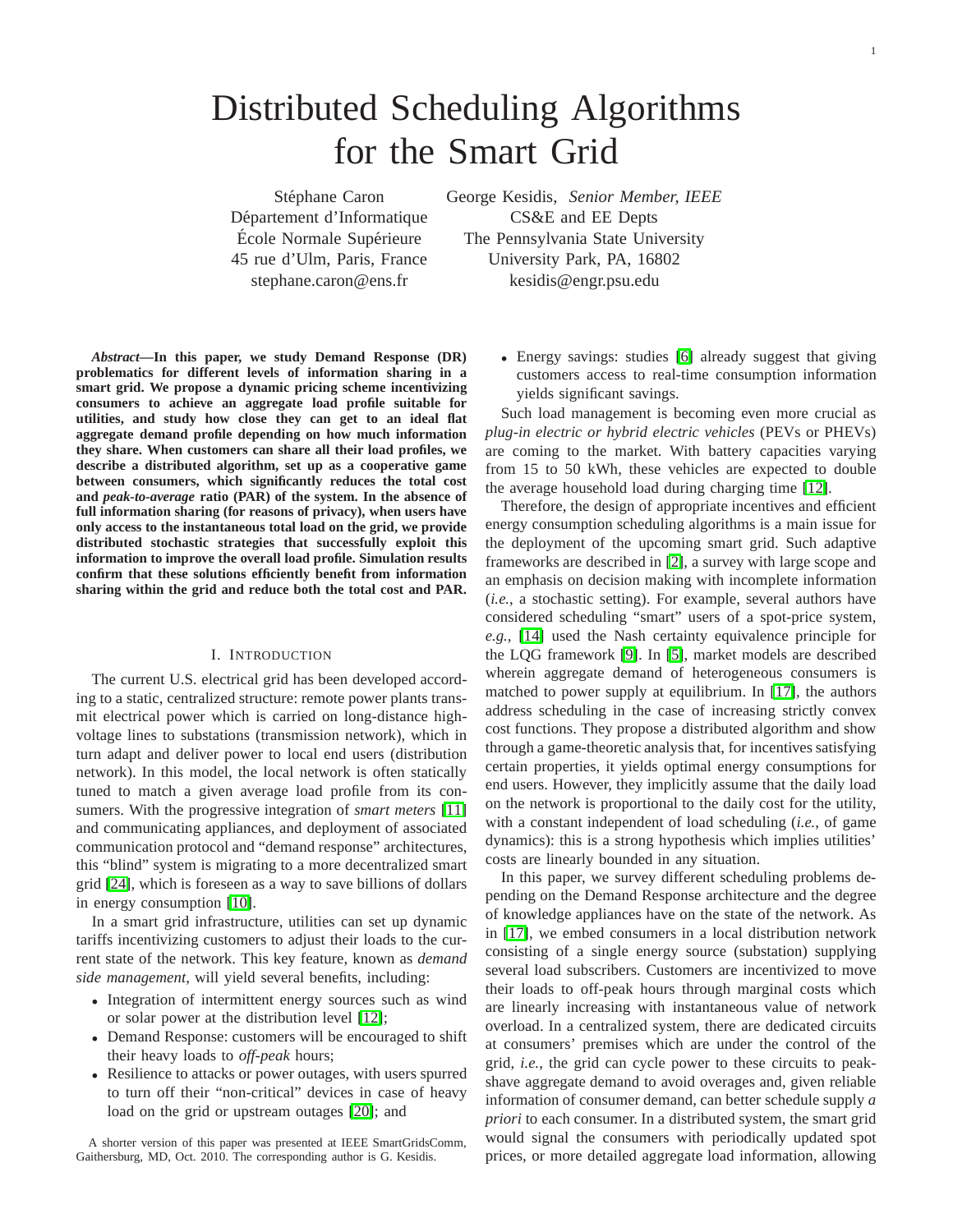the consumers themselves to schedule the flexible portion of their demand to avoid overage costs. In the distributed setting, the consumers may need to configure scheduling software to manage their demand for power while they sleep, *e.g.*, that of PEVs or PHEVs.

The rest of this paper is organized as follows. We introduce our pricing scheme and notations in section [II.](#page-1-0) In section [III,](#page-1-1) we see that the general scheduling problem is NP-hard even given complete knowledge and describe a simple greedy heuristic. In section [IV,](#page-2-0) we briefly discuss "variable" supply that results from power sources such as wind or solar, or from bottlenecks of supply in the distribution system itself. A distributed, cooperative game between consumers with complete knowledge is studied in section [V.](#page-2-1) We provide stochastic policies for a distributed setting with only partial knowledge (aggregate load) in section [VI.](#page-3-0) In section [VII,](#page-4-0) we derive the best distributed policy for synchronized users in a power grid with no knowledge. Both the idealized complete-knowledge cooperative game of section [V](#page-2-1) and the fully "blind" setting of section [VII](#page-4-0) are used as references in section [VIII](#page-4-1) where we provide experimental results. We draw conclusions in section [IX.](#page-6-11)

#### II. PROBLEM SET-UP

<span id="page-1-0"></span>We consider a finite,  $T$ -hour time period,  $e.g., T = 6$  hours from midnight to 6AM, during which  $N$  customers need to (perhaps automatically) schedule their electrical jobs.

# *A. Loads and Costs*

The  $n<sup>th</sup>$  customer is assumed to have a demand profile  $D_n$  parametrized by flexible start time  $s_n$  and fixed  $(d_n, \tau_n)$ parameters, where  $d_n$  denote the instantaneous power consumption of the job and  $\tau_n$  its duration:

$$
D_n(t) = d_n \mathbf{1}_{\{s_n \le t \le s_n + \tau_n\}}.\tag{1}
$$

<span id="page-1-4"></span>We assume  $0 \leq s_n \leq T - \tau_n$  and that once the service start time  $s_n$  is selected, it cannot be interrupted by the user (see, *e.g.*, [\[19\]](#page-6-12) for consideration of deferrable demand). The total instantaneous load on the network is then

$$
\lambda(t) := \sum_{n} D_n(t) = \sum_{n} d_n \mathbf{1}_{\{s_n \le t \le s_n + \tau_n\}}
$$

We denote by  $C(\lambda(t))$  the cost, in \$/kW, experienced by the utility at time  $t$  (for the costs charged to consumers, see equation [\(5\)](#page-2-2)). C depends on the instantaneous load  $\lambda(t)$  and is likely to depend on additional system parameters. For example, the two-step conservation rate model used by BC Hydro [\[4\]](#page-6-13) (parametrized by load a power threshold  $L$ ) is

$$
C_L(\lambda(t)) = C_0 \cdot \mathbf{1}_{\{\lambda(t) < L\}} + C_1 \cdot \mathbf{1}_{\{\lambda(t) \ge L\}}.
$$

<span id="page-1-6"></span>Such parameters may be set, *e.g.*, by a Day-Ahead Demand Response Program (DADRP) of the smart grid Demand Response framework, *e.g.*, [\[16\]](#page-6-14). In a more general setting, C can be any smooth convex function of  $\lambda(t)$ . However, in this article, we will focus on a *ramp* cost function with load threshold  $L > 0$ :

$$
C_L(\lambda(t)) = C_0 + C'(\lambda(t) - L)^+, \tag{2}
$$

where the base cost  $C_0$  and the overage rate  $C'$  are positive constants, and  $x^+ := \max(0, x)$ . Threshold L corresponds to the load upon which the utility experiences overages, and therefore raises the cost to dissuade customers from scheduling their jobs in a disributed control setting. Otherwise,  $\lambda < L$ corresponds to the grid's nominal operational regime.

Finally, we will call "Global Cost" the overall cost (in \$) for the utility (or that borne by the consumers):

$$
\mathsf{GC} := \int_0^T \sum_n D_n(t) C_L(\lambda(t)) \mathrm{d}t = \int_0^T \lambda(t) C_L(\lambda(t)) \mathrm{d}t
$$

<span id="page-1-3"></span>With a ramp pricing scheme, this global cost becomes:

$$
\mathsf{GC}_{\text{ramp}} = \mathsf{GC}_0 + C' \int_0^T \lambda(t) (\lambda(t) - L)^+ \mathrm{d}t. \tag{3}
$$

where  $GC_0 := C_0 \sum_n d_n \tau_n$  is a schedule-independent incompressible cost.

#### *B. Non-triviality Criterion*

<span id="page-1-5"></span>We are interested in scenarios where there is too much demand for the system to avoid overages, and so it has to cope with such situations. That is, assume

$$
\sum_{n} d_n \tau_n > LT.
$$
 (4)

# III. COMPLETE KNOWLEDGE SETTING: CENTRALIZED **CONTROL**

<span id="page-1-1"></span>In this section, we survey scheduling when all the jobs' characteristics  $(d_n, \tau_n)$  are known, either to all players or to a single entity (*i.e.*, the grid itself) who tries to find an optimal schedule for the whole system. This is for example the purpose of the global controller in [\[18\]](#page-6-15). Web portals like Google PowerMeter [\[8\]](#page-6-16), OPOWER [\[21\]](#page-6-17) or CustomerIQ [\[22\]](#page-6-18) also centralize energy consumption data about their users, which they can use thereafter to derive an efficient schedule and advise consumers to conform to  $it<sup>1</sup>$  $it<sup>1</sup>$  $it<sup>1</sup>$ .

We will first remind that finding an optimal schedule is an NP-hard problem and discuss a simple greedy approach.

## *A. Greedy approach*

When load profiles  $(d_n, \tau_n)$  are different for different users, the problem of minimizing GC<sub>ramp</sub> over all start times  ${s_n}_{n=1}^N$  is NP-hard [\[3\]](#page-6-19). Even when all durations  $\tau_n$  are equal (or similarly all  $d_n$  are equal), finding an optimal schedule is still an NP-hard problem (*i.e.*, the BIN PACKING problem).

Since the overall problem is NP-hard, one can consider approximating its optimal solutions, *e.g.*, using well-known metaheuristics such as *simulated annealing*. Though we won't investigate how these techniques would perform, we will give an incremental greedy solution that may get trapped in suboptimal local extrema (one can heuristically deal with local extrema by repeating greedy optimization at different

<span id="page-1-2"></span><sup>&</sup>lt;sup>1</sup>Note that the data rates associated with the smart grid frameworks considered herein are small (at most a few kilobits/second per user), communication and strong authentication overhead (to *e.g.*, prevent or detect false data injection [\[13\]](#page-6-20)) will be negligible.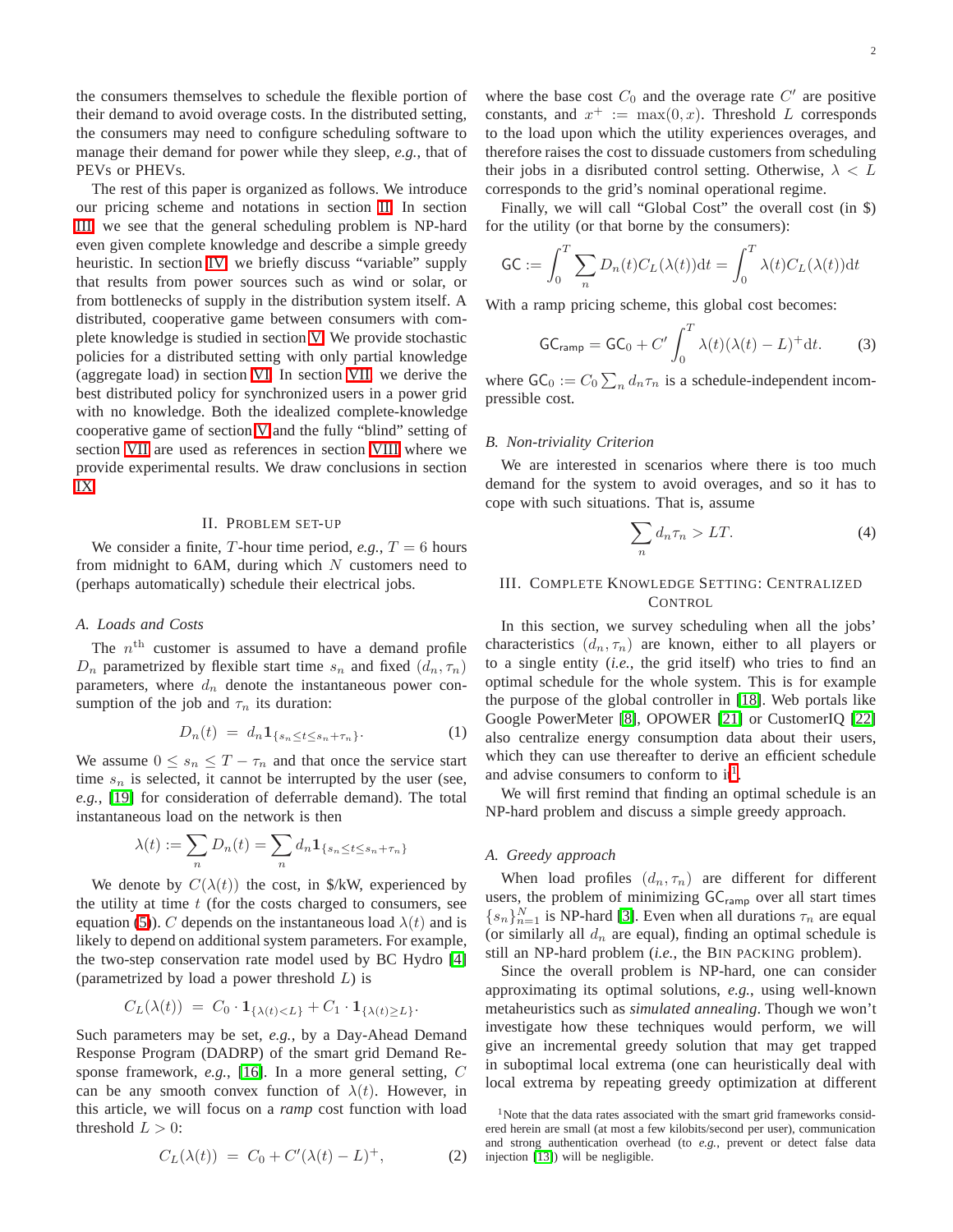randomly chosen initial job orderings, *i.e.*, random restart, not just a single intial ordering of jobs, say according to decreasing  $d\tau$ ).

We consider inserting jobs in a given order  $i_1, \ldots, i_N$  and denote by  $\lambda_k$  the load profile after jobs  $i_1, \ldots, i_k$  have been scheduled (with  $\lambda_0 \equiv 0$ ). Given  $\lambda_k$ , we want to schedule the job  $k + 1$  job so as to minimize the global cost incurred by  $\lambda_{k+1}$ .

**Claim 1.** *Given*  $\lambda_k$ *, minimal* **GC**<sub>ramp</sub> *overage for*  $\lambda_{k+1}$  *is achieved when*  $s_{k+1}$  *minimizes over s*:

$$
\int_{s}^{s+\tau_{k+1}} [(\lambda_k + d_{k+1})(\lambda_k + d_{k+1} - L)^{+} - \lambda_k(\lambda_k - L)^{+}] dt.
$$

*Proof:* By [\(3\)](#page-1-3), the overage (divided by  $C'$ ) given  $\lambda_k$  is

$$
\int_0^T \lambda_k(t) (\lambda_k(t) - L)^+ dt.
$$

If job  $k + 1$  is scheduled at time s, the overage is

$$
\int_0^T (\lambda_k(t) + D_{k+1}(t))(\lambda_k(t) + D_{k+1}(t) - L)^+ dt.
$$

<span id="page-2-0"></span>After substituting [\(1\)](#page-1-4), the display in the claim is simply the difference of the previous two displays.

## IV. DISCUSSION: VARIABLE SUPPLY

The addition of a variable power supply may be used to mitigate overages.

#### *A. Wind or solar power*

Consider the addition of a known "variable" power supply  $S(t)$  to the grid. Such supply could be due to wind or solar power, the amount of which is only precisely known over a short time interval, say on an hourly basis [\[25\]](#page-6-21). Plug-in electric (or hybrid electric) vehicles are somewhat flexible energy storage systems which *are* capable of exploiting such variable energy resources [\[15\]](#page-6-22), whether centralized or decentralized control is in effect. In, *e.g.*, [\[19\]](#page-6-12), a centralized demand peakshaving problem was considered assuming deferrable demand using a more realistic (non-constant) power-consumption profile for plug-in electric vehicles than [\(1\)](#page-1-4).

Though variable supply may be predictable long-term with sufficient accuracy for demand scheduling, we will not explore this possibility herein. For nondeferrable demand (the context of this paper), note that in the previous claim, we do *not* assume that the scheduling time  $s_k$  of the  $k^{\text{th}}$  is monotonically nondecreasing in k. So, if new supply  $S(t)$  is available at time t, the grid could *reschedule* demand from  $[t, T]$  replacing the overage threshold L by  $L + S(t)$  in the previous claim. A suitable distributed framework for the exploitation of variable supply is that of section [VI](#page-3-0) below.

#### *B. Bottlenecks of supply*

In a local distribution system, substations provide power to distribution feeders along which step-down transformers are used to serve 3 or 4 consumer premises. Dealing with

idealized "graphical" constraints of distribution is considered in, *e.g.*, [\[23\]](#page-6-23).

A simple topological scenario involves two "connected" subgroups of consumers,  $A$  and  $B$ , and a power-transfer threshold  $K_{BA} < L_B$ . If the instantaneous aggregate demands  $\lambda_A > L_A$  and  $\lambda_B < L_B$ , then the overage in A is reduced from  $\lambda_A - L_A$  to

$$
(\lambda_A - \min\{K_{BA}, L_B - \lambda_B\} - L_A)^+,
$$

*i.e.*, only a maximal amount of power  $K_{BA}$  can be transferred from  $B$  to  $A$  (and vice versa if there is an overage at  $B$  and excess supply at A).

The additional supply to  $A S_{BA}(t) := min\{K_{BA}, L_B \lambda_B(t)$  may be known and can be easily factored when the jobs of A and B are *jointly* scheduled, as in the previous claim. So, this is a special case of "Demand Side Ancillary Service Program" (DSASP) of the smart grid Demand Response framework, *e.g.*, [\[16\]](#page-6-14). Otherwise, from the point of view of A, the supply  $S_{BA}$  could be viewed as variable, again  $c.f$ . the remark in section [VI](#page-3-0) below.

## V. COMPLETE KNOWLEDGE SETTING: DISTRIBUTED CONTROL

<span id="page-2-1"></span>Though the following scenario is unlikely owing to privacy concerns, we develop it for use as a reference in the numerical study given below. Here assume consumers have complete knowledge of each others' demands and play a game where they seek to minimize the global cost GC<sub>ramp</sub>. We provide an effective strategy for players, derived in a pessimistic setting, which turns out to be efficient at *peak shaving* [\[26\]](#page-6-24) and yields very good results in practice (see section [VIII\)](#page-4-1).

Here "complete" knowledge means players will either communicate their demand profiles or make inferences about others demands based on repeated observations (*e.g.*, night after night of  $[0, T] = [12 \text{ AM}-6 \text{ AM}]$  activity).

To incent customers to minimize GC<sub>ramp</sub> (which correspond to the actual cost of supplying their demand, or an upper bound of it), utilities may charge customer  $i$  with an amount  $b_i$  proportional to both the energy he consumed and the global cost, *e.g.*,

$$
b_i := \frac{d_i \tau_i}{\sum_j d_j \tau_j} \times \mathsf{GC}_{\text{ramp}} = C_0 d_i \tau_i \times \frac{\mathsf{GC}_{\text{ramp}}}{\mathsf{GC}_0}, \quad (5)
$$

<span id="page-2-2"></span>where  $C_0d_i\tau_i$  is the *minimal possible cost* for scheduling player i's job.

In what follows, we denote by  $F_i$  the Cumulative Distribution Function (CDF) of the start time of player  $i$ ,  $F_i(t) := P[s_i \leq t]$ , and  $f_i$  its density. We also define  $\phi_i(t) := F_i(t) - F_i(t - \tau_i)$  which is the probability of job  $i$  being active at time  $t$ .

Considering [\(3\)](#page-1-3), we can upper bound  $GC_{ramp}$  as follows:

$$
\mathsf{GC}_{\mathsf{ramp}} \, \leq \, \mathsf{GC}_0 + \int_0^T \lambda(t)^2 \mathrm{d}t \, =: \, \mathsf{GC}_{\mathsf{bound}}.
$$

Let us consider a game where users seek to minimize the expected value of  $GC_{bound}$ , which is the same as minimizing E[ $\int \lambda^2$ ]. Since  $\int \lambda^2 = \int (\lambda - \mu)^2$  plus a constant, where  $\mu$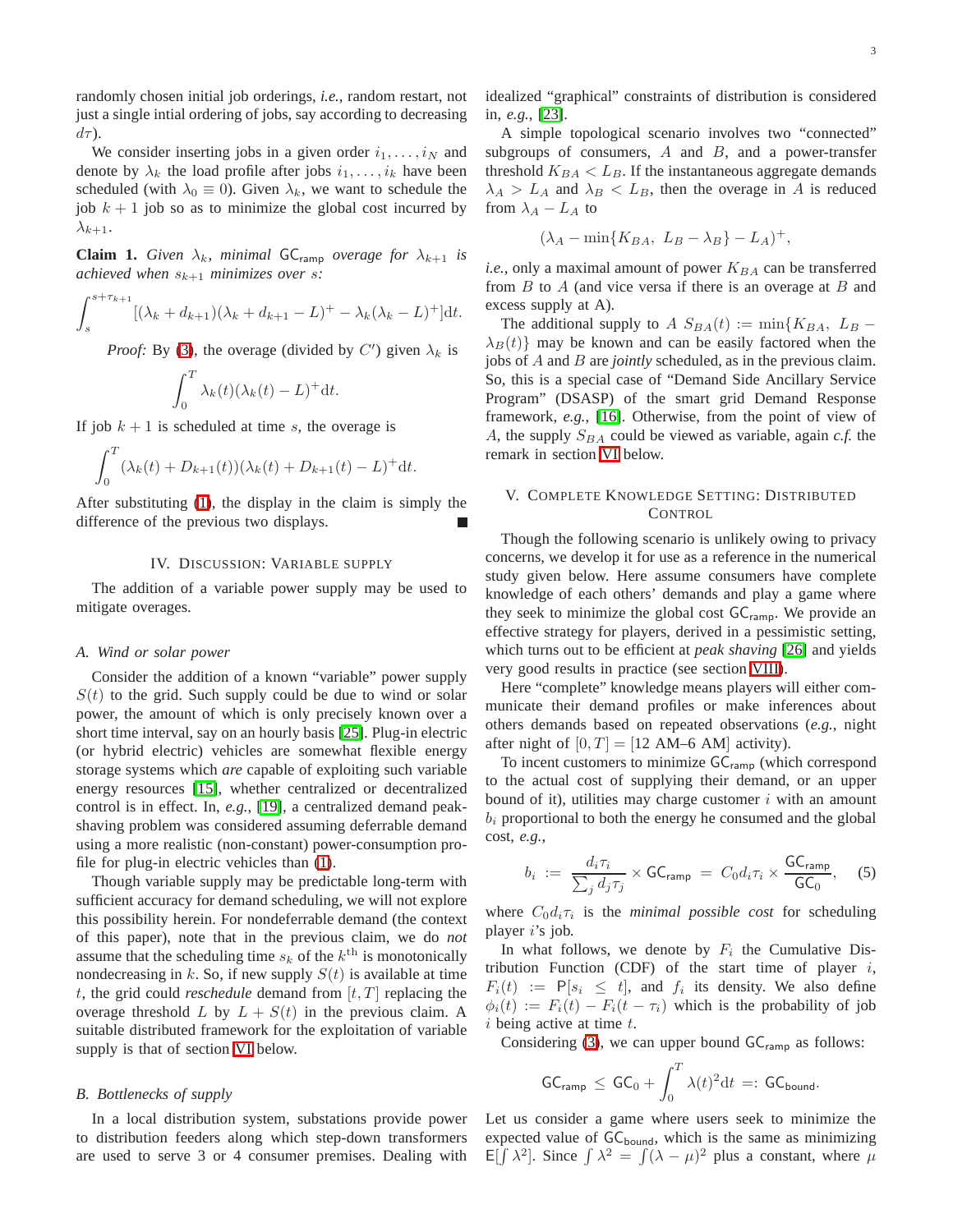denotes the temporal mean of  $\lambda$ , this goal is closely related to peak shaving.

For each user  $i$ , define:

$$
H_i(t) := \sum_{j \neq i} d_j \left( \phi_j(t) - \phi_j(t + \tau_i) \right),
$$

which does not depend on  $F_i$ . We have:

$$
\mathsf{E}\left[\int_0^T \lambda(t)^2 \mathrm{d}t\right] = \sum_{i,j} d_i d_j \int_0^T \phi_i(t) \phi_j(t) \mathrm{d}t
$$

$$
= \sum_i d_i \int_0^T F_i(t) H_i(t) \mathrm{d}t =: \sum_i \gamma_i.
$$

The game between customers goes like this: users play asynchronously, and at his/her turn, player i updates  $F_i$  in order to minimize  $\gamma_i \propto \int F_i H_i$ .

**Claim 2.** *The optimal CDF*  $F_i^*$  *minimizing*  $\int F_i H_i$  *for any* given (right-continuous) function  $H_i$  is an indicator  $F_i^*(t) =$  $\mathbf{1}_{\{t \geq s_i\}}$  for some  $s_i \in [0, T - \tau_i]$ .

To show this property, let us remark a few facts.

**Lemma 1.** For any CDF  $F_i$ , there exist a staircase CDF  $F_i$ such that  $\int \widehat{F}_i H_i \leq \int F_i H_i$ .

*Proof:* Since  $H_i$  is right continuous, one can take a subdivision  $0 = r_0 < r_1 < \ldots < r_n = T$  of  $[0, T]$  such that  $H_i$  is of constant sign on subintervals  $I_k := [r_k, r_{k+1}],$ but changes sign between consecutive subintervals. Now define  $F_i$  on  $I_k$  as  $\max_{I_k} F_i$  if  $H_i$  is negative on  $I_k$ , and  $\min_{I_k} F_i$ otherwise (see Figure [1\)](#page-3-1). This definition yields a new CDF such that  $F_i(t)H_i(t) \leq F_i(t)H_i(t)$  for all  $t \in [0, T]$ .



<span id="page-3-1"></span>Fig. 1. Staircase CDF optimization.

**Lemma 2.** *For any staircase CDF* F<sup>i</sup> *, there exists a "one* step" CDF  $F_i^*$  such that  $\int F_i^* H_i \leq \int F_i H_i$ .

*Proof:* From the previous lemma, we can suppose without loss of generality that  $F_i$  is a staircase CDF, so that  $F_i(t) =$  $\sum_{k} p_k \mathbf{1}_{\{t \geq r_k\}}$  where  $\sum_{k} p_k = 1$ . Thus,  $\int F_i H_i = \sum_{k} p_k A_k$ with  $A_k := \int_{r_k}^T H_i(t) dt$ . This is just a convex combination of real constants: if we denote by  $m$  the index of the minimum  $A_k$ ,  $s_i := r_m$  and  $F_i^*(t) = \mathbf{1}_{\{t \ge s_i\}}$ , then  $\int F_i^* H_i = A_m$  $\sum_k p_k A_k \leq \int F_i H_i.$ 

Hence, given  $H_i$ , there is an optimum  $F_i^*$  which is an indicator  $F_i^*(t) := \mathbf{1}_{\{t \geq s_i\}}$ , where we know how to compute  $s_i$  from  $H_i$ . Furthermore,

$$
\int F_i^* H_i = \int_{s_i}^{s_i + \tau_i} \sum_{j \neq i} d_j \phi_j(t) dt,
$$

which means the best move for player  $i$  is to schedule his job deterministically at a time minimizing the (weighted) sum of the probabilities of other jobs being active during his span  $[s_i, s_i + \tau_i].$ 

This game seeks to minimize  $\sum_i \gamma_i$  by optimizing each  $\gamma_i$ iteratively. It does not necessarily lead to the optimal solution since re-scheduling job i may increase any  $\gamma_i$  for  $j \neq i$ , yet we will see in the numerical study of section [VIII](#page-4-1) that it achieves its goal pretty well in practice.

## VI. PARTIAL KNOWLEDGE SETTING: DISTRIBUTED **CONTROL**

<span id="page-3-0"></span>In this section, we suppose players do not share information about each others' demands (for privacy reasons), but can still make inferences through the instantaneous total load  $\lambda(t)$ which is assumed actively communicated by the network.<sup>[2](#page-3-2)</sup>

We consider an iterative decision process where, at time  $t$ , user  $i$  decides (stochastically) whether to schedule his job or not according to:

- his own parameters  $(d_i, \tau_i)$ ,
- the past load profile  $\{\lambda(t'), t' < t\}.$

Concerning the load profile, we will focus on protocols where the decision at time  $t$  only depends on the last know value of the load  $\lambda(t^{-})$ .

In what follows, we suppose that all jobs' durations  $\tau_n$  are integer multiples of a unit time slot duration  $\tau_0$  dividing T, so that we can without loss of generality schedule jobs at discrete times that are multiples of  $\tau_0$ .

#### *A. ALOHA Strategy*

The first strategy we propose is that of slotted ALOHA [\[1\]](#page-6-25). At each time step, if his job has not been scheduled yet, player  $i$  applies the following decision procedure, which is parametrized by  $0 < q_i < p_i < 1$ :

| <b>Algorithm VI.1</b> ALOHA decision procedure for player $i$          |  |  |  |
|------------------------------------------------------------------------|--|--|--|
| <b>if</b> $t = T - \tau_i$ (last possible scheduling slot) <b>then</b> |  |  |  |
| $s_i \leftarrow t$                                                     |  |  |  |
| else if $\lambda(t^{-}) + d_i \leq L$ then                             |  |  |  |
| $s_i \leftarrow t$ with probability $p_i$                              |  |  |  |
| else                                                                   |  |  |  |
| $s_i \leftarrow t$ with probability $q_i$                              |  |  |  |
| end if                                                                 |  |  |  |

Parameters  $p_i$  should be low enough to avoid customers synchronization, but high enough for minimal overage (again, when  $\lambda > L$ ).

<span id="page-3-2"></span><sup>&</sup>lt;sup>2</sup>We hence suppose that the utility is able to measure the effective state of the grid and compute its load, which is not a minor hypothesis since recent work [\[13\]](#page-6-20) highlighted flaws in the *state estimation* techniques currently in use.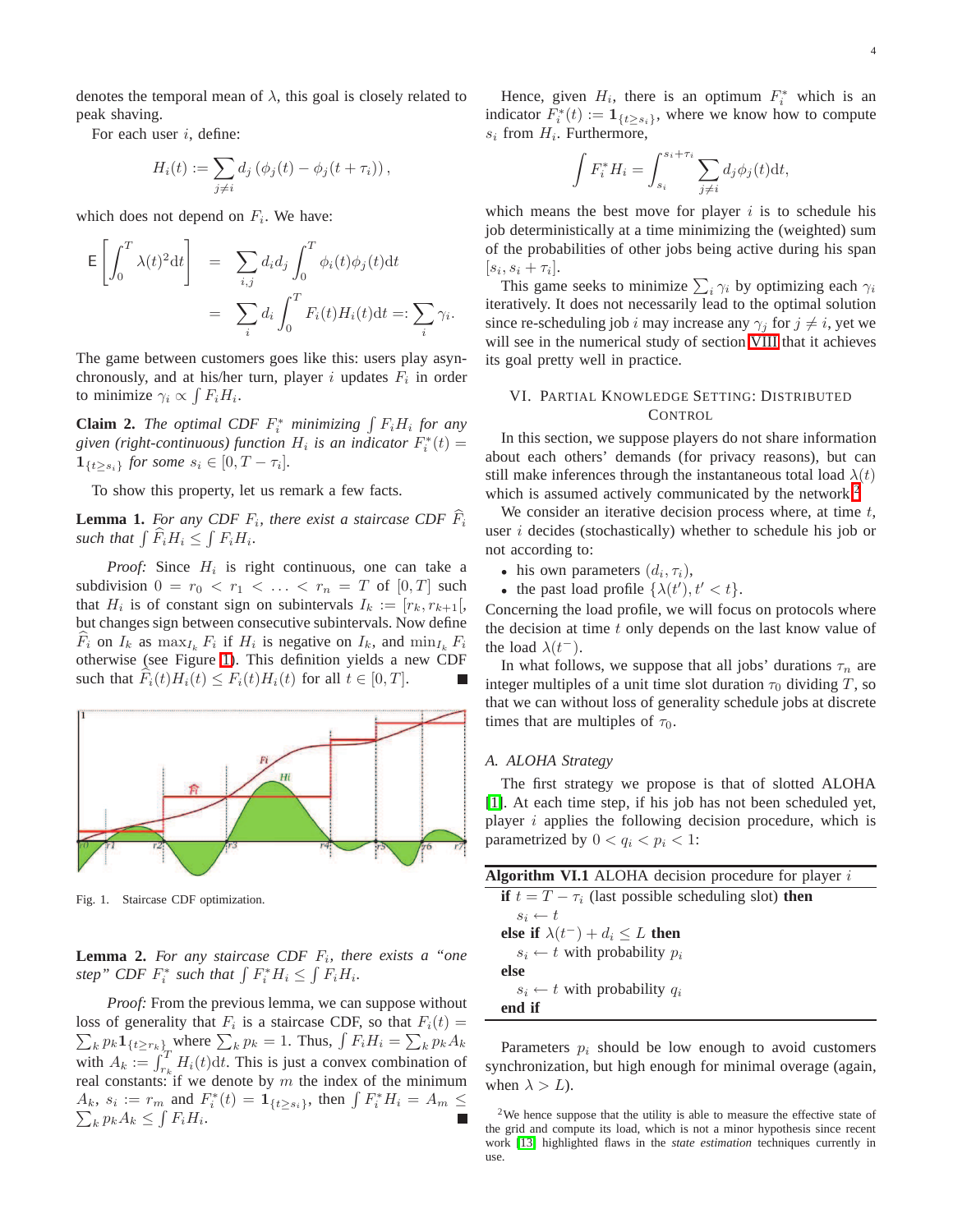When L is far below the mean load  $\frac{1}{T} \int \lambda$  and all  $q_i = 0$ , the policy may keep too many jobs for the end of the interval, resulting in peak loads at times close to  $T$ . Suitable values  $q_i > 0$  help deal with this unwanted behavior.

#### *B. Decision Density*

A way to generalize this approach is to set up a scheduling decision function for player i,  $g_i(t) := g(\lambda(t), t, d_i, \tau_i) \in$  $[0, 1]$ , where we assume the form of g is the same for all players. Player  $i$  will therefore start at time  $t$  with probability  $g_i(t)$ , decisions being independently made by all players.

For example, under this formulation, the decision density for the ALOHA strategy is

$$
g(\lambda, t, d, \tau) := \max(t = T - \tau, 1, \max(\lambda + d \le L, p_i, q_i)),
$$

where mux is the *multiplexer* function  $(mux(c, a_1, a_2)) := a_1$ is c is true, and  $a_2$  otherwise). Reasonable assumptions about g include:

- $g$  increases with  $t$ ;
- $g \to 1$  when  $t \to T \tau_i$ ;
- $q < 1$  when  $\lambda \ll L$  and  $t \ll T$ ; and
- g decreases with  $\lambda$  when  $\lambda > L$ .

With this in mind, the following strategy improves upon that based on ALOHA.

# *C. Time/Slackness Strategy*

The ALOHA focuses on the instantaneous load  $d_i$  and only takes  $\tau_i$  into account as  $t \to T - \tau_i$ . To remediate this shortcoming, we instead use the *slackness*  $\sigma$  defined when  $\lambda < L$  and  $t < T - \tau$  as:

$$
\sigma(\lambda, t, d, \tau) := \frac{d\tau}{(L-\lambda)(T-\tau-t)},
$$

*i.e.*, the ratio of the job's overall energy consumption  $d\tau$  and the residual energy  $(L - \lambda)(T - \tau - t)$  which corresponds to the energy available with no overage under the assumption that  $\lambda$  stays constant.

<span id="page-4-2"></span>Now define  $g_1(t) := \left( \frac{t}{T - \tau} \right)$  $\int_{0}^{\alpha}$ . We propose to use the simple density:

$$
g(t,\sigma) = g_1(t) + (1 - g_1(t))(\beta + \gamma \cdot \mathbf{1}_{\{0 < \sigma < 1\}}), \quad (6)
$$

so that just three parameters  $\alpha$ ,  $\beta$  and  $\gamma$  are in play. We call the associated policy *Time/Slackness*, since it consists of a BERNOULLI trial over  $g_1(t)$  (ensuring the task is scheduled in time), followed by another trial based on slackness, giving a boost to the tasks for which there is enough residual energy.

The experimental results of section [VIII](#page-4-1) confirm this new strategy yields better results than the ALOHA one, suggesting energy is a better discrimination criterion than power.

## *D. Remark: Variable Supply*

If the extent to which the total demand  $\lambda(s)$ ,  $s \in [s, s + \tau]$ is known, so as to make an informed scheduling decision at time t, a variable power supply  $S$  is also known, then one can simply replace L by  $L + S(t)$  in the above decision density functions.

## VII. BLIND SETTING: DISTRIBUTED CONTROL

<span id="page-4-0"></span>In this section, we survey a power-grid setting where there is no communication layer between users. We also assume all customers have the same demand profile  $(d, \tau)$  and decide to schedule their jobs at times multiples of  $\tau$  (where  $T = K\tau$ for  $K \in \mathbb{N}$ ) in a discrete time setting. We show that, in this simplified setting, the best strategy for customers is to choose their time slot uniformly at random.

Note that, here, broadcasting  $\lambda(k\tau^-)$  to the users would be useless since this value is independent from  $\lambda(k\tau)$ .

**Claim 3.** *The expected overall cost* E[GC] *is minimized when (independent) start times are chosen uniformly distributed on*  ${k\tau, k \in [0, K - 1]}$ .

*Proof:* Let  $p_k$  be the probability mass function (PMF) of start-time s, common to all customers by symmetry. Limited information implies independent scheduling decisions. Therefore, the number of customers that select a given service epoch is binomially distributed, *i.e.*,

$$
P[\lambda(k\tau) = nd] = {N \choose n} p_k^n (1 - p_k)^{N-n}.
$$

So, the overall expected cost

$$
\sum_{n=1}^{N} \sum_{k=0}^{K-1} \tau ndC_L(nd) {N \choose n} p_k^n (1-p_k)^{N-n} =: \sum_{k=1}^{K} G(p_k)
$$

is to be minimized subject to the PMF  $p$  in the K-dimensional simplex  $\sum_{k=0}^{K-1} p_k = 1$ . Note that G, defined by swapping order of summation, does not depend on the time-index k. The Lagrangian for this problem is

$$
\sum_{k=0}^{K-1} G(p_k) + c \left( 1 - \sum_{k=0}^{K-1} p_k \right),
$$

with Lagrange multipier  $c$ , leading to the first-order necessary conditions whose solution is

$$
\forall k \in [0, K - 1], \quad p_k = (G')^{-1}(c),
$$

*i.e.*,  $p_k$  is constant in k. (One can check that  $G'$  is indeed bijective.) Condition  $\sum_{k=1}^{K} p_k = 1$  therefore yields  $p_k = 1/K$ , so  $p$  is the PMF of a uniform distribution.

Recall that the conditions in which this uniform policy is optimal are different from the other settings we studied: here the grid has no communication layer. We use this policy only as a reference in our numerical experiments.

## VIII. NUMERICAL EXPERIMENTS ON DISTRIBUTED **CONTROL**

<span id="page-4-1"></span>Experiments on Demand Response scenarios can involve embedding users in one of the IEEE test systems used in [\[13\]](#page-6-20) (which can be found in MATPOWER, a MATLAB package) with a shared-resources game between them, taking into account on the characteristics of the buses. For our experiments we chose the simpler model, used in [\[17\]](#page-6-10), of a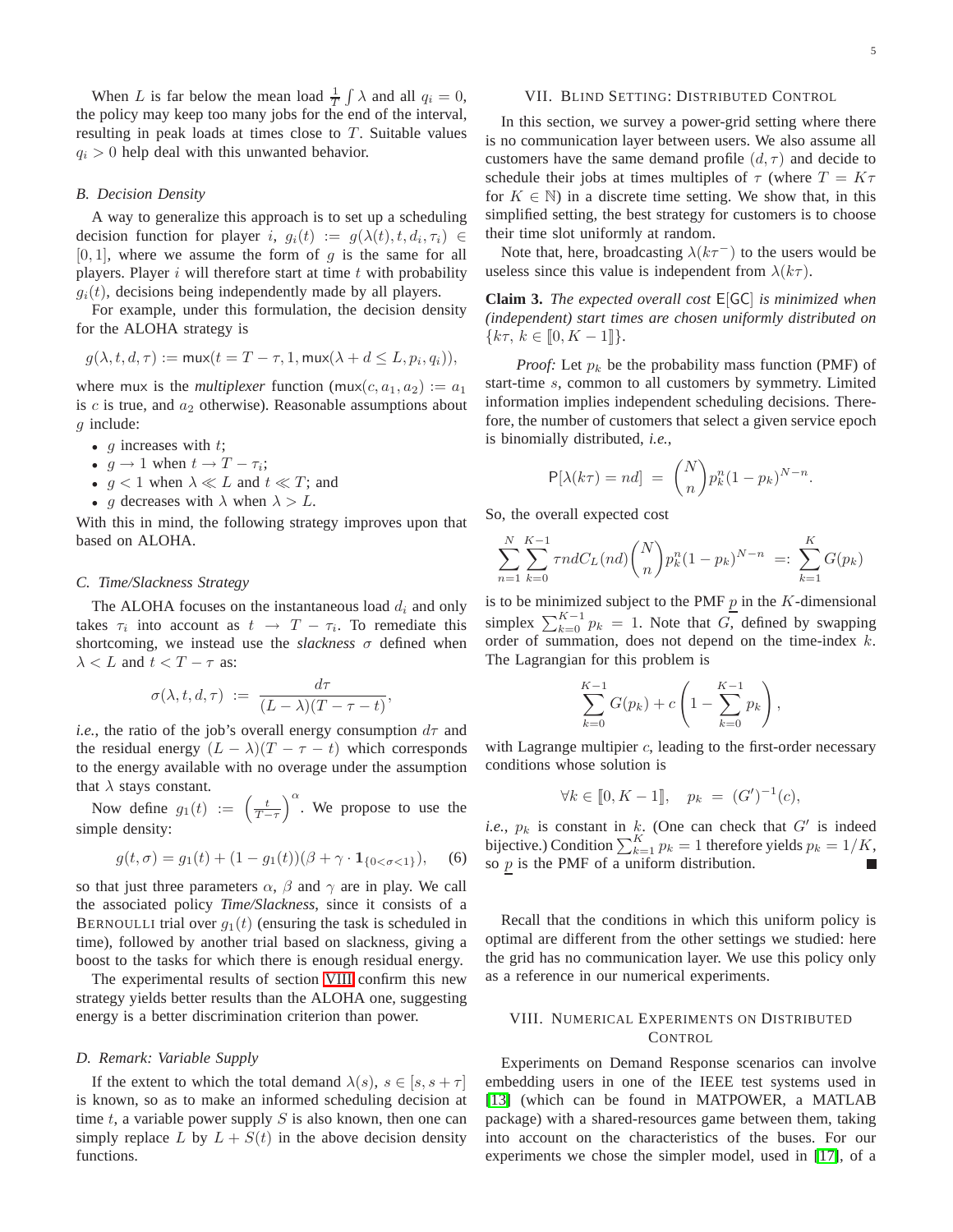

<span id="page-5-0"></span>Fig. 2. Setup of the test system.

local distribution network with one energy source and several load subscribers (see Figure [2\)](#page-5-0).

We implemented a simulator in PYTHON working on a six hours time frame divided into a customizable number of time slots. It implements the different distributed policies we encountered:

- *Uniform:* the best solution in the blind setting;
- *ALOHA I:* the ALOHA strategy where all users share the same probabilities  $p_i = p$  and  $q_i = 0$ ;
- *ALOHA II:* same strategy with  $\forall i, p_i = p > q_i = q > 0;$
- *Time/Slackness:* the policy from section [VI](#page-3-0) with decision density [\(6\)](#page-4-2) parametrized by  $\alpha$ ,  $\beta$  and  $\gamma$ ;
- *Game:* the game from section [V.](#page-2-1)
- Our simulator is open-source and available online at [\[7\]](#page-6-26).

We set-up different test settings and ensured criterion [\(4\)](#page-1-5) was met in each of them. For the Game policy, optimal behavior was reached for an average of 3 moves per player, which suggests this strategy converges quickly.

For the ALOHA and Time/Slackness policies, we manually chose good values of the parameters for each setting. In fact, all settings turned out to share approximately the same efficient values of the parameters, *i.e.*,

- *ALOHA I*:  $p \approx 0.2$
- *ALOHA II*:  $p \approx 0.145$  and  $q \approx 0.0175$
- *Time/Slackness*:  $\alpha \approx 45$ ,  $\beta \approx 0.006$  and  $\gamma \approx 0.12$ . This value of  $\alpha$  implies time considerations are neglected while  $t < 90\%$  T. In the last decile however,  $q_1(t)$  yields more balanced schedules than a simple time-over check.

## *A. Residential Setting*

The first scenario we considered is the case where all jobs have the same duration  $\tau$  and instantaneous cost d, *i.e.*, a residential area where houses have the same first-order load profile. For 1,000 users with a demand profile of 20 kW for 1 hour, the system's nominal load was set to  $L = 3,000$ kW, while we chose  $C_0 = 2.8 \times 10^{-6}$  \$/kW/s (which is the first step in the model used by BC Hydro [\[4\]](#page-6-13)) and  $C_1 = 2.8 \times 10^{-8}$   $\rm \$/kW^2/s.$ 

We focused on the global cost  $GC_{ramp}$  for each policy. Results averaged over several runs are shown in Figure [3](#page-5-1) with confidence bars.

The best load profile for this configuration is a flat one. The Game strategy achieves a nearly optimal result, which comes from the fact that it is the only policy with enough information to *actively* seek a flat profile. Stochastic heuristics just try to approximate it (again with only limited information) while the uniform one tends to underload the borders (times close to 0 and  $T$ ). We also see that, in this setting where all customers are identical, the uniform policy yields better schedules than the heuristics from section [VI.](#page-3-0)



<span id="page-5-1"></span>Fig. 3. Average global costs in the residential setting.

## *B. Heterogeneous Setting*

We also investigated the case where a lot of different profiles coexist on the network, including:

- a few "big" users demanding 100–400 kW for 2-5 hours,
- about 100 users demanding 10–50 kW for 1-3 hours,
- about 100 users demanding 10 kW for about 1 hour,
- a few "peak" users demanding  $> 800$  kW for  $< 30$  min. System-wide parameters were set to  $L = 1000$  kW,  $C_0 =$

 $2.8 \times 10^{-6}$  \$/kW/s and  $C_1 = 2.8 \times 10^{-7}$  \$/kW<sup>2</sup>/s. Results are show in Figure [4.](#page-5-2)



<span id="page-5-2"></span>Fig. 4. Average global costs in the heterogeneous setting.

Again, the Game policy achieves the best behavior, but this time our heuristics perform better than the uniform strategy. Sample load profiles (which we won't produce here but are available online at [\[7\]](#page-6-26)) indicate that:

• the Uniform strategy tends to make expensive mistakes, scheduling "big" players when the grid is already stressed and unloading the borders;